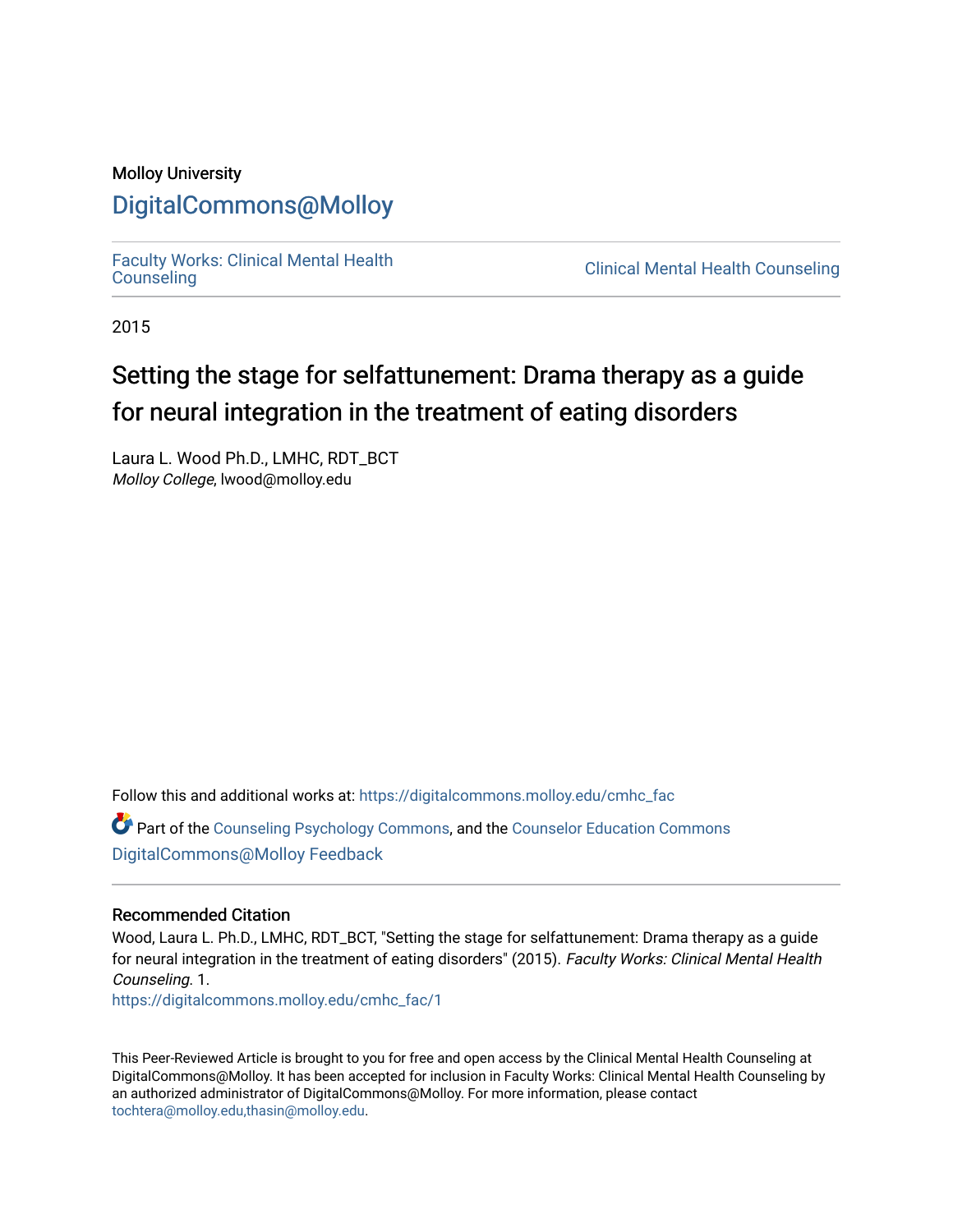**Laura L. Wood** University of Missouri–St Louis

**Christine Schneider** St Louis University

# **Setting the stage for selfattunement: Drama therapy as a guide for neural integration in the treatment of eating disorders**

#### **Abstract**

*This article explores the potential of drama therapy, with its ability to engage cognitive and affective systems through embodiment, to promote neural integration with adults with eating disorders. Case material is presented along with a discussion of how role-based techniques in drama therapy might facilitate greater flexibility, responsiveness and emotional regulation. This study adds to a growing literature on the relationship between embodied therapeutic techniques and optimal neural integration.* 

#### **Keywords**

drama therapy neural integration self-attunement eating disorders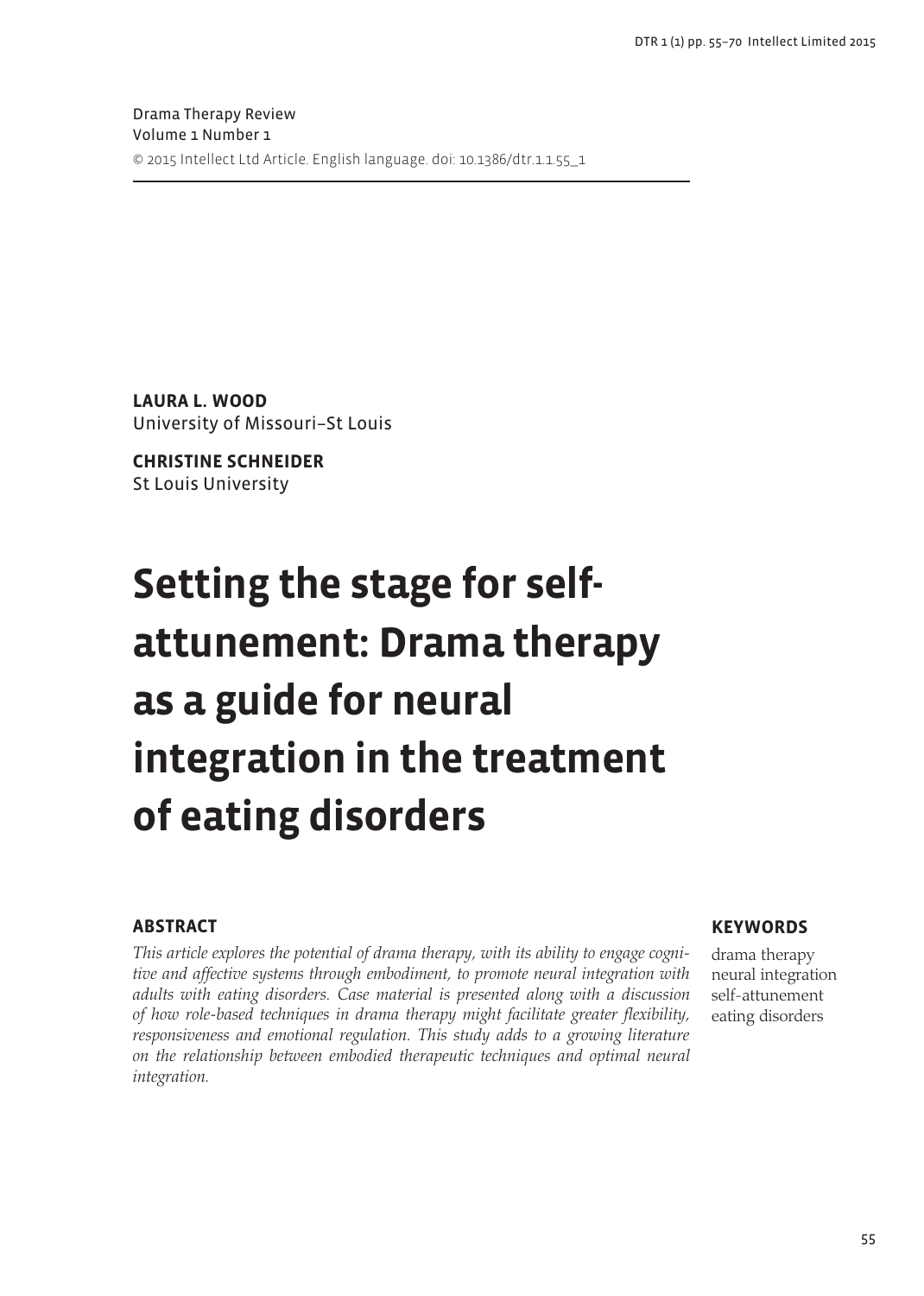#### **Introduction**

This article explores the use of drama therapy as a potential means of promoting neural integration in adults with eating disorders (EDs). Neural integration involves the coordination of multiple areas of the brain in attuning to thoughts, feelings and sensations in a flexible way that allows for modulated behavioural responses (Siegel 2010a and Van der Kolk 2006). Amongst adults with eating disorders, a lack of neural integration is often marked by the presence of rigidity in the form of an over-reliance on cognitive rules and rituals (typical of an Anorexia Nervosa [AN] diagnoses) and chaos such as impulsive behaviours and experiencing emotions as overwhelming (typical of Bulimia Nervosa [BN] and Binge Eating Disorder [BED] diagnoses) (Connan et al. 2003; Siegel 2012). Drama therapy, with its emphasis on the embodiment of emotions, memories and experiences, may increase a client's ability to attune to and tolerate intense emotions and sensations while engaging the multiple areas of the brain necessary to elicit modulated and rational responses (Van der Kolk 2006). This article will provide a brief review of the literature pertaining to eating disorders, neural integration and current approaches to treatment including drama therapy. Through the presentation and discussion of case material this article will demonstrate how drama therapy techniques might promote various types of neural integration.

#### **Literature review**

#### *Eating disorders*

As stated by the *Diagnostic and Statistical Manual of Mental Disorders* (*DSM-5*) there are three classifications of eating disorders: Anorexia Nervosa (AN), Bulimia Nervosa (BN), and the newly added, Binge Eating Disorder (BED). AN is characterized by distorted body image, self -induced starvation and excessive weight loss. BN is characterized by frequent binge eating episodes followed by purging. BED is 'defined as recurring episodes of eating significantly more food in a short period of time than most people would eat under similar circumstances, with episodes marked by feelings of lack of control' (APA, 2013: 351). Often clients move between different types of eating disorder behaviours but will be given a primary diagnosis of AN, BN or BED.

What is consistent amongst individuals with ED is that they suffer from extremes of rigidity and chaos (Cassin and Von Ranson 2005). Rigidity occurs when certainty and repetition of thoughts, emotions and behaviours causes a loss of spontaneity and identity (Siegel 2010b). Extreme chaos is thought to be the result of an intrusion of overwhelming and unpredictable thoughts, emotions and behaviours (Siegel 2010b). AN consistently presents with rigid traits of perfectionism, disconnection and obsessive behaviours (Hillsdale et al. 2002; Tyrka et al. 2002), while BN has been found to include more chaotic behaviours such as poor emotional regulation and behaviour control, and impulsivity (Claes, Vandereycken and Vertommen 2002).

#### *Causes of eating disorders*

Research into the pathogenesis of the ED overall has concentrated on AN and BN. It is generally accepted that there is a genetic predisposition and spectrum of environmental risk factors, but 'virtually nothing is known about the individual causal processes involved, or about how they interact and vary across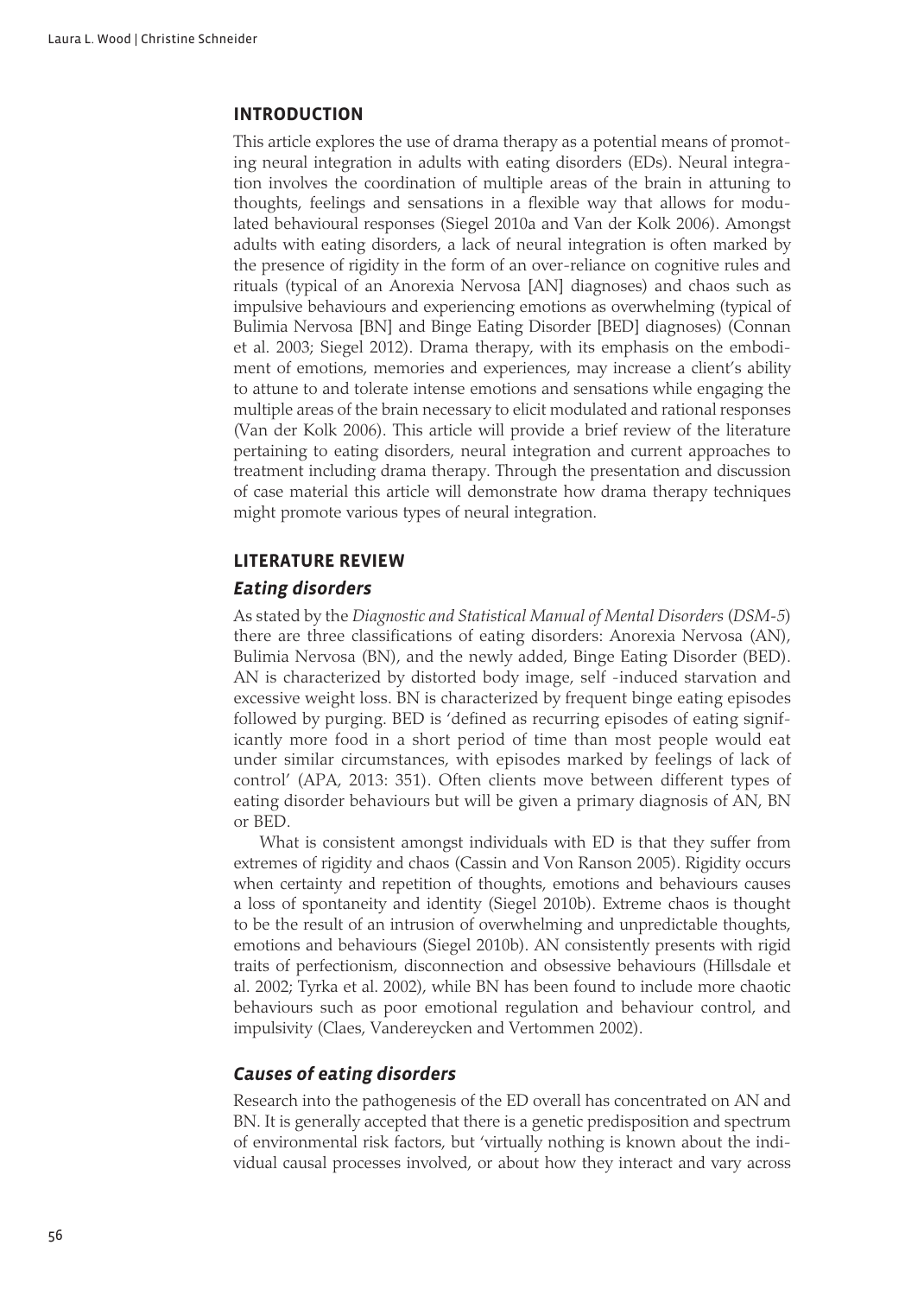the development and maintenance of the disorders' (Fairburn and Harrison 2003: 409), thus complicating treatment strategies. As Polivy and Herman (2002) argue, a biopsychosocial model which takes into account cultural, biological, familial, social, cognitive, learning and personality factors may best capture what causes ED.

Recent studies suggest that rigidity and chaos in ED populations may be linked to issues of attachment. A meta-analysis completed by Ward, Ramsay and Treasure (2000) found that insecure attachment styles are common amongst people who suffer with ED. Insecure attachment styles are thought to develop due to the inability of a child, with the help of the parent, to learn to self-soothe and correctly modulate responses to the environment (Schore 1994; Siegel 2009b). A decreased ability to regulate emotions paradoxically increases attachment needs while instilling a compulsive need for self-reliance that perhaps contributes to an over-reliance on cognitive rules to manage stressful events and interpersonal demands (Connan et al. 2003; Crittenden 1995). Furthermore, traumatic events can precipitate an insecure attachment style; however, insecure attachment can also hinder an individual's ability to resolve traumatic events, perhaps explaining the high prevalence of unresolved trauma amongst those who suffer from eating disorders (Ward, Ramsay and Treasure 2000).

Recent studies have also focused on potential neurobiological underpinnings of eating disorders (Tchanturia1 et al. 2012). Eating disorder behaviours may be used to regulate emotions (related to trauma or otherwise) by disconnecting from memories, relationships or bodily sensations that are experienced as overwhelming or dangerous (Crittenden 1995; Park, Dunn and Barnard 2011; Siegel 2012). As the process of disconnection is repeated, it causes changes in the neural wirings of the brain that can trigger repeated patterns of behaviours with little insight into their meaning (Van der Kolk 2006). These rigid, repetitive processes disrupt the ability of the brain to process information and flexibly respond (Siegel 2010a). Tchanturial et al. (2012) argue that a person with ED not only presents with inflexible eating related behaviours and other repetitive rituals (e.g. scheduling, cleaning), but also has difficulties with cognitive flexibility skills, suggesting the latter may be an important risk and maintenance factor of EDs.

#### *Neural integration*

The field of 'interpersonal neurobiology' focuses on the ability of the brain to 're-wire itself' based on internal and interpersonal attunement (Siegel 2012). Proponents of this field assert that various parts of the brain serve specialized functions; therefore, extremes of rigidity or chaos are caused by regions of the brain being 'clinically dissociated' from one another, preventing the individual from developing a coherent sense of self (Siegel 2013: 7). They propose that neural integration may allow for a more 'flexible, adaptive and coherent flow of energy' (Siegel 2009: 137). Flexibility, then, is dependent on the neocortex to integrate information from various parts of the brain while achieving regulation of thoughts, emotions and behaviours (Siegel 2010a; Van der Kolk 2006).

The goal of neural integration is to increase the client's 'window of tolerance' to modulate his/her internal emotional experience without the extremes of chaos or rigidity. This may allow for increased flexibility in the client to remain simultaneously attuned to self and others (Siegel 2013). Attuned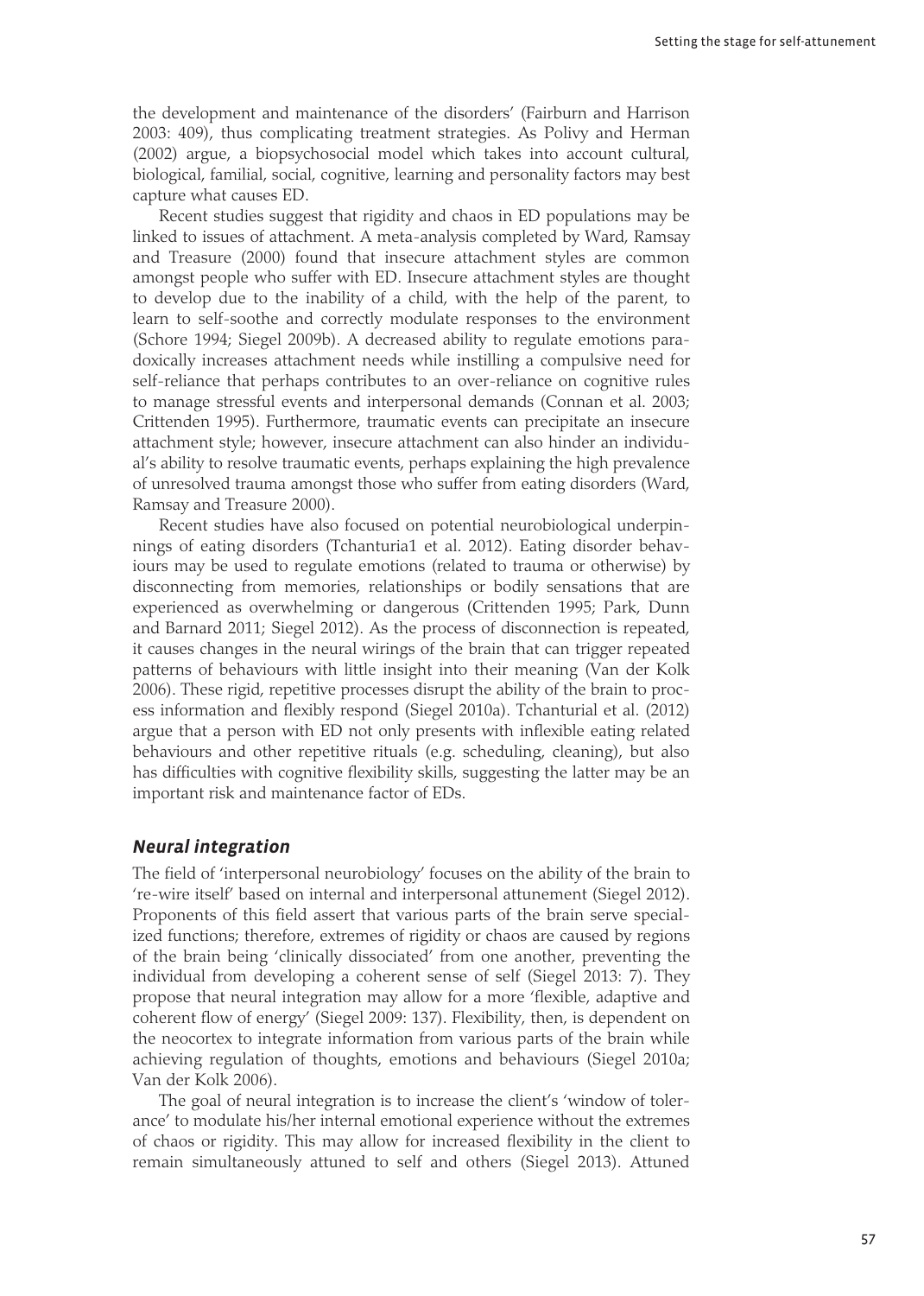awareness allows the brain to re-wire itself in a way that increases the plane of possibility of flexible responses, thereby decreasing the client's need for responding with either rigid or chaotic coping strategies (Siegel 2013).

Techniques that encourage integration allow dissociated experiences to be integrated through intrapersonal and interpersonal attunement in eight domains: consciousness, horizontal, vertical, memory, narrative, state, interpersonal and temporal (Siegel 2013; 2010a). Integration of these domains is thought to create new neural pathways that facilitate more informed and modulated responses and allow for an experience of self in relationship to oneself and others (Siegel 2010a). Siegel (2010a) describes each of the domains of integration:

- Integration of consciousness: increases the ability to maintain attention and awareness to acknowledge the world as it is without being overwhelmed by strong emotional states.
- • Horizontal integration: allows for a coherent sense of previous events by integrating right brain processes (e.g. imagery, nonverbal communication, autobiographical memory) and the left-brain processes (logic, spoken and written language, linear thinking).
- • Vertical integration: increases cohesiveness between the systems of the brainstem, limbic system and neocortex.
- Integration of memory: increases ability to live in the present moment without intrusion of past emotional and body reactions, particularly when traumas or neglect have previously remained in implicit memory without being tied to the events.
- Narrative integration: works on integrating past memories without constriction or denial of events in order to avoid repeating cross-generational patterns that limit one's flexibility in making life choices.
- State integration: increases the awareness of fundamental needs such as autonomy vs dependence and closeness vs separateness, particularly when the person has had maladaptive responses to situations where their needs were not met or punished, creating inflexibility or shame.
- Interpersonal integration: allows one to remain attuned to self while remaining connected to others, while increasing awareness of the impact of previous interpersonal injuries on the ability to do this.
- Temporal integration: increases one's ability to tolerate fear, uncertainty and the fear of death, without becoming paralysed or desperately needing to control it.

#### *Approaches to treatment for ED*

In Wilson, Grilo and Vitousek's (2007) comprehensive review regarding treatment approaches for eating disorders, they note the lack of research about AN in particular. Studies involving cognitive behaviour therapy (CBT) have proven discouraging due to the minimal number of studies and difficulties in interpreting data. Despite this, CBT provides significantly better outcomes with clients with BN versus AN, and treatment that involves interpersonal psychotherapy in combination with CBT has been documented to be superior to CBT on its own (Wilson, Grilo and Vitousek 2007). This is consistent with findings that suggest that interpersonal psychotherapy in combination with CBT is more effective with BED than a behavioural weight loss programme alone (Wilson et al. 2010).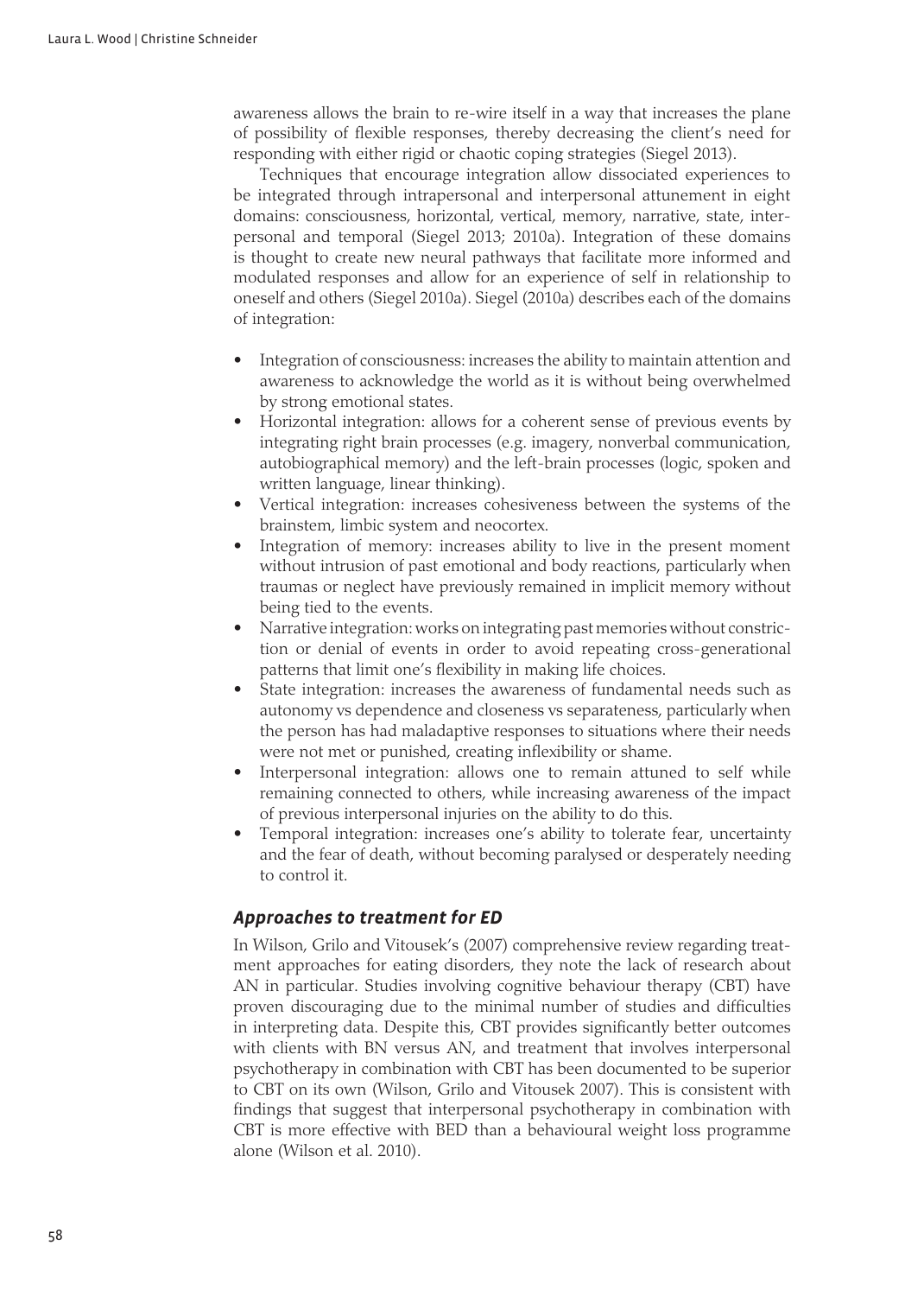Recent studies have also suggested increased mindfulness, compassionate awareness, intersubjective mindfulness, exposure therapies (such as Eye Movement Desensitization and Reprocessing) and couples therapy may increase integration in the brain itself (Siegel 2012). However, Siegel asserts that insight and awareness are not typically sufficient to allow the increase of integration in cases of extreme rigidity and chaos, and argues the need for therapeutic techniques that are both 'embodied and relational' (2012: 10). Techniques such as mindfulness, yoga and somatic experiencing have all been utilized for increasing the 'window of tolerance' (Van der Kolk 2006). However, these embodied techniques tend to be disconnected from cognitive processing or interpersonal techniques. Drama therapy with its ability to offer 'the capacity to engage components of our cognition in association with others, fostering a sense of personal order and ultimate purpose in relationships with other' (Frydman and McLellan 2014: 161), may make it uniquely suited to the kind of neural integration technique for which Siegel (2012) advocates.

#### **Drama therapy and psychodrama in the treatment of eating disorders**

A number of excellent articles and book chapters have been written on the intersection of drama therapy and eating disorders (Fereydoonzad 2009, Jacobse 1994; Jennings, 1994; Pellicciari et al. 2013; Rothman-Sickler 1999; Rubin 2008; Young 1994). While each presents a unique perspective on the use of drama therapy for the treatment of EDs, these writings share several common themes. First, drama therapy addresses the very thing that the client's eating disorder keeps them from: the body. This is perhaps best summarized by Jacobse who states:

In anorexia nervosa and bulimia nervosa, patients tend to divide their body from their head: in other words, they do not consider themselves as a whole […] dramatherapy does not support this division between head and body but concentrates on the patient as a whole.

(1994: 126)

Second, most of these studies suggest that treatment for clients with eating disorders includes facilitating an intervention for the client to understand, claim and integrate their internal and external worlds. As Pellicciari et al. write,

Theater can play a specific and important function during the multidisciplinary assessment of eating disorders. The drama workshop can assume the function as a frame for actions, emotions, and relationships, becoming a transitional area in which feelings may be understood and patterns of thought can be assimilated.

(2013: 608)

Finally, the use of role in the conceptualization of an eating disorder is quite helpful. Framing role as a personality concept, Landy (2009) writes, 'Human experience, according to role theory, can be conceptualized in terms of discrete patterns of behavior that suggest a particular way of thinking, feeling or acting. Role is the name for these patterns' (67). The drama therapist understands that a client with an eating disorder is essentially role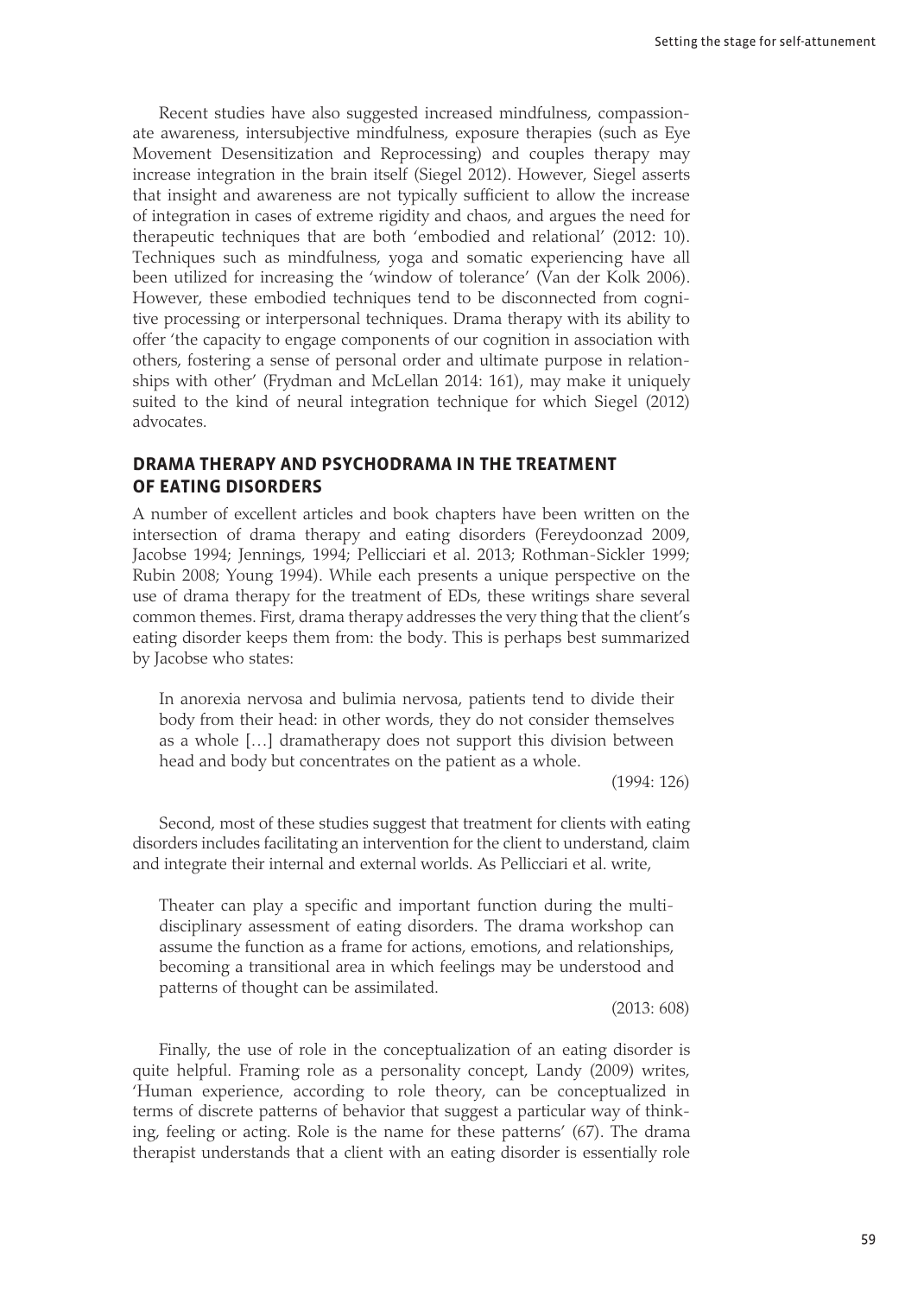locked (Landy 2008) and often experiences themselves *as* their eating disorder while, paradoxically, not wanting to be only seen as their eating disorder. This perspective allows the drama therapist to facilitate a process of helping their client(s) explore how the role of the eating disorder came into being while assisting them in expanding their role repertoire by diving into an exploration 'of both individual and social roles, body and self image' (Young 1994: 20). This is consistent with Landy's view of the goal of drama therapy which is to 're-create [one's] image so that it can be reviewed, recognized and integrated, allowing a more functional identity to emerge' (1994: 48).

Psychodramatists have advanced the use of role and role reversal in treatment and have documented successful treatment outcomes for this population when psychodrama is used alone or in conjunction with other therapies (Godart, et al. 2004; Izydorczyk, 2011). For example, Levens (1994) characterizes this population's 'abandonment of thinking and reliance on concrete expression of their distress which progressively leads them to further disintegration' and proposes that through psychodrama, 'they have a unique opportunity to build a relationship with themselves and experience themselves as inhabiting their own bodies' (174).

Furthermore, there are a number of drama therapists who are exploring drama therapy and neurobiology in relationship to the treatment of trauma, which is relevant in the treatment of ED (Chasen 2011; Frydman and McLellan 2014; McKenna and Haste 1999). For example, Rubin (2008) proposes that 'it is necessary first to access the non-verbal right hemisphere (through images, sounds, movements) and then to enable it to communicate with the left in order to gain cognitive and affective mastery' (12). While he has not focused explicitly on neurobiology or ED, Johnson has also called for further studies into how drama therapy complements CBT (the most commonly used treatment with ED), in order to advance the ways in which drama therapy facilitates differentiation between past traumatic experience and present circumstance and promotes spontaneity and flexibility in relationships (2009).

In summary, Siegel's (2009) interest in the importance of attachment work, including collaborative communication, reflective dialogue, interactive repair, coherent narratization and emotional communication, suggest a space for drama therapy techniques that often target these relational components. Indeed, an embodied and relational drama therapy treatment may possibly *guide* a client toward a more flexible way of responding to both self and others without resorting to the rigidity and/or chaos that is characteristic of ED. By creating a safe-enough stage with drama therapy techniques such as sculpting, role-taking, aesthetic distance, role reversal, metaphor, ritual and improvisation, people who suffer from ED may be afforded the opportunity to actively explore their experiences. With the therapist actively modulating points of activation and tolerance, it may be possible to decrease the need for either chaotic or rigid behaviours to emotionally regulate. This targeted method using drama therapy may help those with ED move toward a more empowered, integrated meaning of life events and behaviours.

#### **Case example**

The following case study illustrates the potential for drama therapy to contribute to each of the domains of neural integration. The various types of integration being attended to by each part of the therapeutic process are indicated in brackets.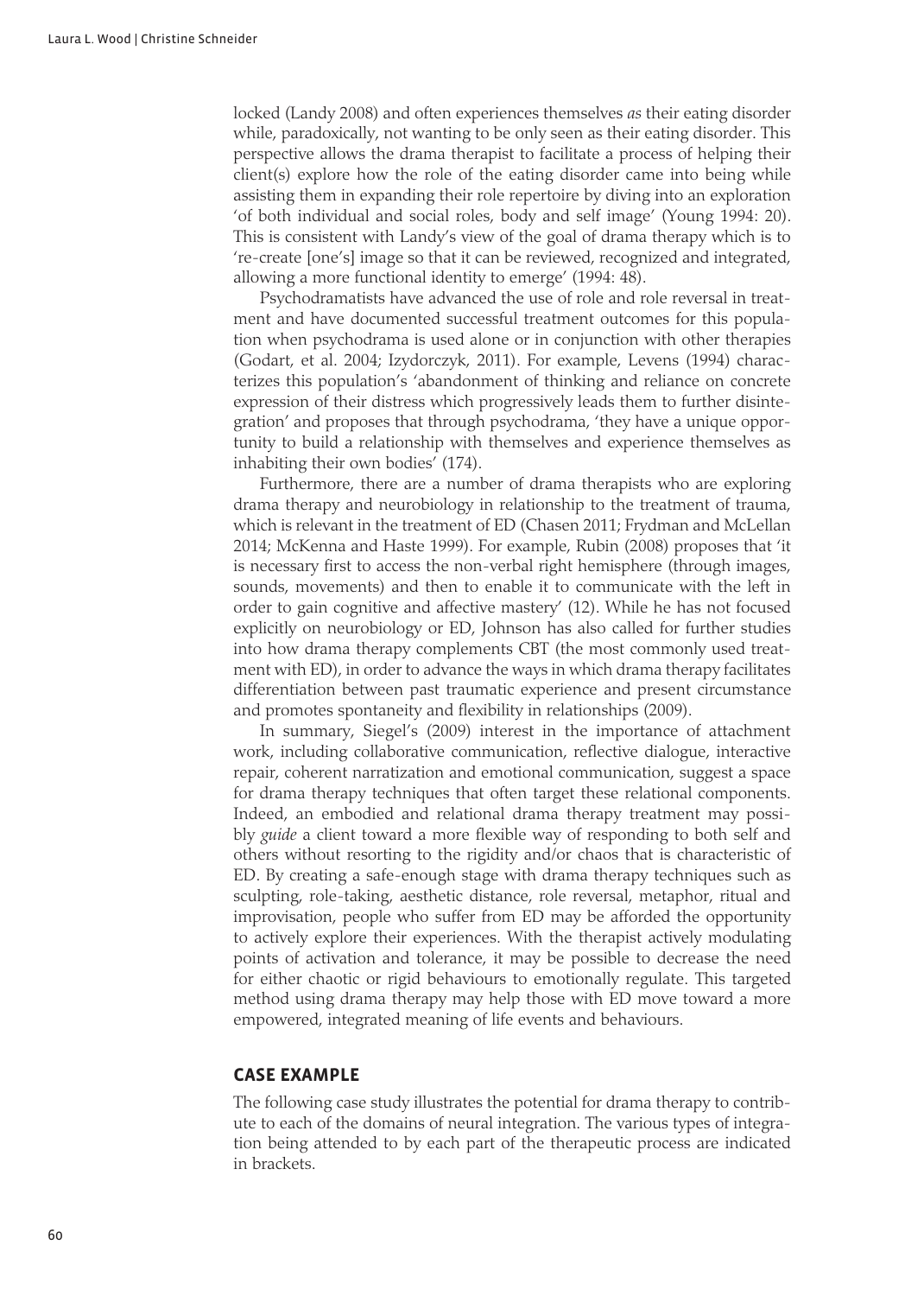#### *Personal history*

Cassandra is a 19-year-old female living at home with a diagnosis of Bulimia Nervosa, Binge Type with periods of restriction, who was referred to residential treatment due to instability in her behaviour and affect. She displayed episodes of emotional dysregulation and uncontrollable bursts of blind rage directed towards her mother, in her educational environment and, subsequently, towards peers and staff in treatment. She had recently graduated from high school with honours but could not start college due to mood instability and her fear of failure. At the age of 5, Cassandra witnessed severe domestic violence that included seeing her mother and father being physically abusive toward each other with weapons. Cassandra's father was in prison for charges related to the domestic abuse. Cassandra reported that she did not experience direct physical abuse, but received consistent verbal threats and had a persistent fear of physical abuse (which mom later corroborated in family sessions). Cassandra was unclear about the role that her binging and purging behaviours played in her life. However, she reported her fear that, without the eating disorder, her aggressive behaviours would increase. She shared that she often experienced feelings of remorse and shame around the angry outbursts but felt helpless to contain the behaviours. She stated, 'I never used to be angry,' and insisted, 'I'm not an angry person,' communicating hatred for that part of herself. Despite her individual therapist's provision of psychoeducation regarding Cassandra's internalization of anger, she reported not feeling connected to this cognitive work which had not produced change. Instead, she remained in a chaotic, helpless state wherein she was acting impulsively and continued to see herself as 'the bad one', using shame and derogatory language towards herself. Furthermore, she was struggling in her community as she continued to rupture relationships through her outbursts of anger. Finally, Cassandra had been unsuccessful in previous family sessions with her mother because she would become so rageful that she could not tolerate being in the room. She would immediately binge and purge post sessions with her mom. Additionally, despite being on bathroom monitoring and post-meal observations, Cassandra continued to find ways of purging in secret while in treatment. The treatment team asked that she continue treatment in a drama therapy group to help her build internal attunement with her rage, anger and sadness.

#### **Group drama therapy session: Week four**

Every drama therapy group at this specific eating disorder facility begins with the ritual of the drama therapist describing the work and asking members if they are willing to participate as witnesses to the process of the individual's work.

Therapist: This is drama therapy group, and I always like to give an introduction before we begin, so each of you has an idea of what we are working towards accomplishing. In drama therapy group, we take an issue that someone is working on in therapy and find a way of representing it in the space. Sometimes this can be more literal and sometimes more metaphorical, depending on what the person is working on. For example, we might represent the different ways someone feels when they are sitting at the table looking at a plate of food. Or we might be sculpting someone's family dynamics, rules or beliefs. We don't really know how it will unfold, and that is part of what is so important about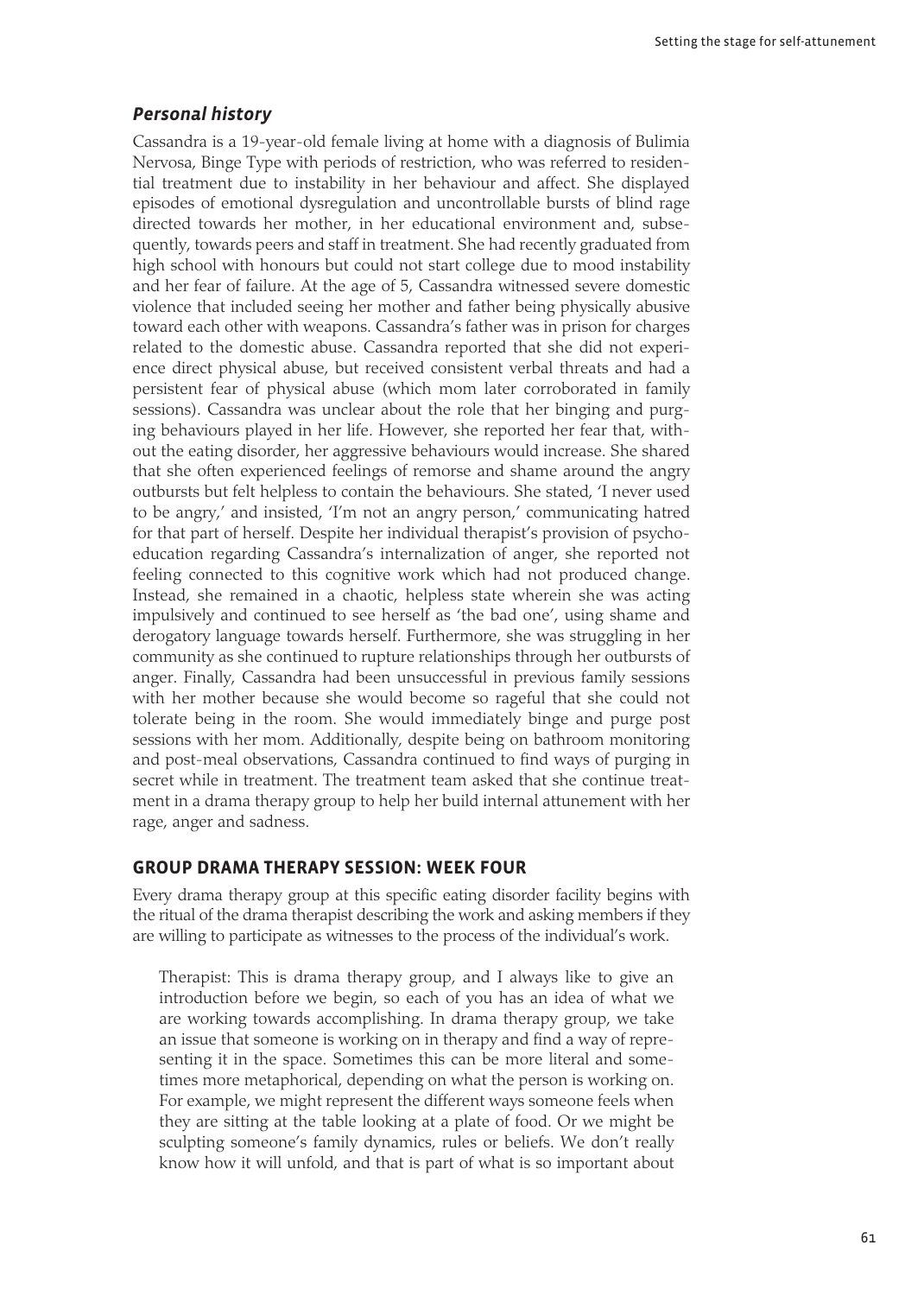the process. To be successful, I ask that each person agree to take on the role of being a witness to the work. A witness is different than an audience member. An audience member suggests a level of passivity, someone can choose to check his/her phone, talk during the performance, or have silent judgment. A witness is an active and engaged participant who actively listens, plays roles when called upon, notices their own feelings and emotions, and shares this with the group. This is important because it allows one person's work to be the group's work. Is everyone on board to help Cassandra with her work today?

[This framing may promote interpersonal integration in that the client is asking to stay attuned to their process while in the presence and attunement of others as witnesses.]

Group: Yes

[Note: This is the first time Cassandra will be the focus of 'individual drama therapy group', however she has been a witness for four weeks previously to others' work in 'individual drama therapy group', has done work in 'group dynamic drama therapy group' as well as participated in 'weekly drama therapy improvisation group'.]

Therapist: Cassandra, what would you like to work on today?

Cassandra: I'm supposed to learn something about my anger and why I have it and what it has to do with my eating disorder. But I don't really get it. I never used to be an angry person, and when I get angry now, it doesn't feel like me. I hate that angry person.

Therapist: Ok, well let's start by looking at how you experienced anger in the house growing up. We are not going to re-create a specific scene, because I know you shared with me that would be too frightening. So, let's use sculpting to represent an overall concept of what it looked like or felt like back then. This means you can shape each person's body as it literally was or you can shape their body metaphorically to represent how it felt.

[Through aesthetic distancing (Landy 1994) the therapist is modulating the 'window of activation' in a way that may promote the client's capacities to be emotionally connected without feeling overwhelmed and losing flexibility.]

Cassandra chooses to sculpt how it often felt in her family, creating both a literal and representational look into her experience. This aesthetic distance allows for her to feel connected without being overwhelmed. We enroll someone as her mother, father and her at the age of 5. She positions her father hunched over in a chair, remarking that her father never stood up to her raging mother. She sculpts her mother towering over the father holding a tissue box, which represents all of the objects that were constantly being thrown, including weapons. She sculpts herself at age 5 sitting outside of the doorway, curled into a ball. [This allows for integration of memory by asking Cassandra to re-enact a previous trauma while engaging the implicit memory of her emotional/body memories.] Once we sculpt the scene, Cassandra is offered the opportunity to play any of the roles and speak either lines that she remembered being said or lines that capture the essence of the energy of that family member. Cassandra states that she wants to give each person a line, but does not want to step into the roles, as it feels too frightening. Cassandra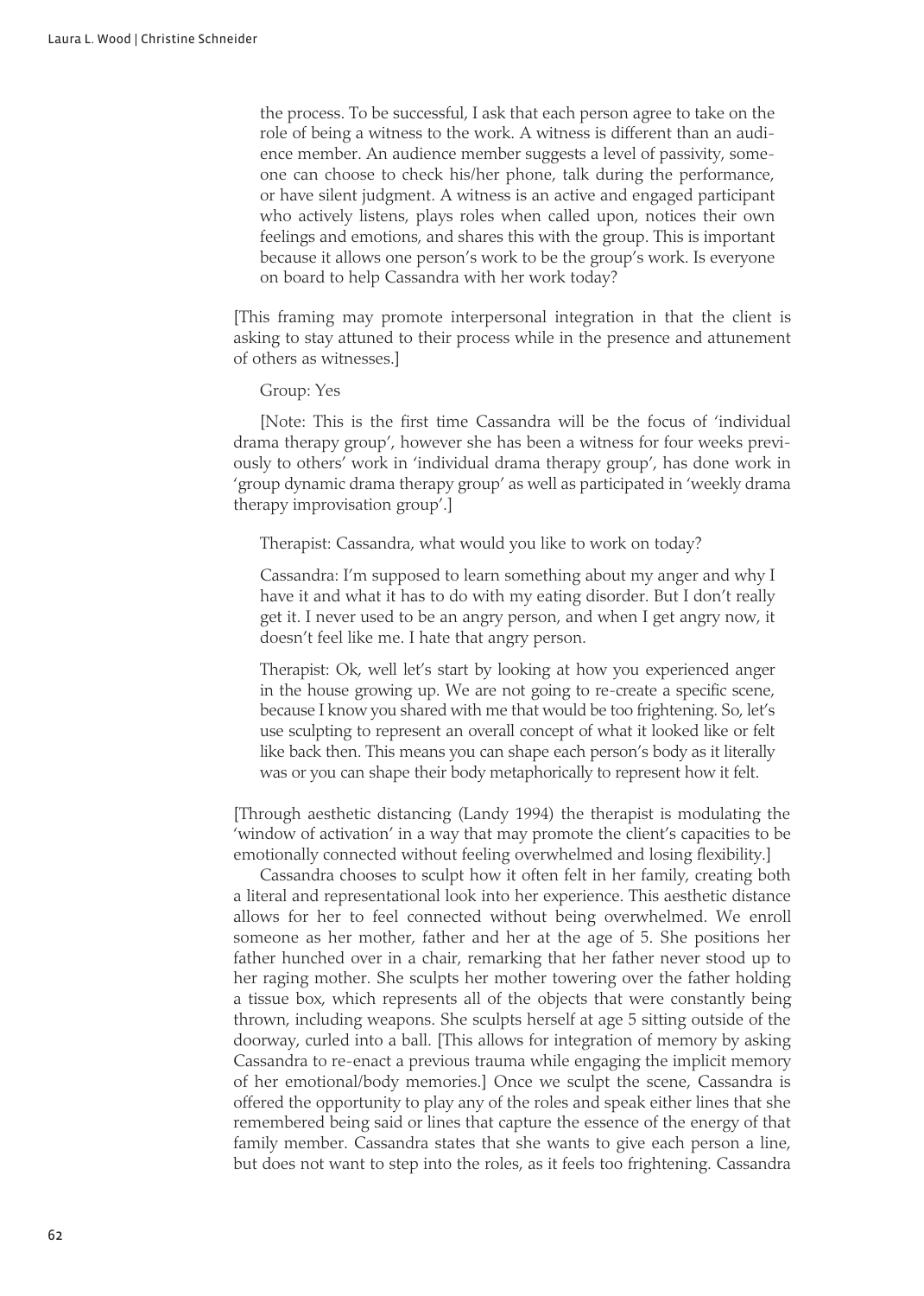has the mother say, 'You are worthless! You can't do anything right! You are a waste of space and time. How stupid can you be!' She has the father stay silent. She then looks to herself as a child and becomes tearful. She asks to play the role herself at age 5. [This may promote narrative integration in that Cassandra is allowed to explore through role play the traumatic events without constriction or denial and while creating a clear meaning around the event.]

Cassandra: I'm scared. I'm afraid I will be hurt. Why is this happening?

Cassandra steps out of the scene and we, as a group, watch it together. I then ask the group to break down what we are seeing both objectively and subjectively. [The therapist is promoting vertical integration by having Cassandra explore the body sensations and emotions of the event, thus potentially engaging her neocortex, brain stem and limbic system simultaneously. This may also promote horizontal integration by allowing her to use language and linear thinking to explain the imagery and memories of the event.] Objectively, the group notes that mom is the highest up, that dad and Cassandra are in similar body positions, and that Cassandra's body is turned away from the action. Subjectively, clients share how frightening it must have been to witness this. By playing her younger self, Cassandra has a moment of recognition that she as a little girl was truly afraid she could be hurt next. [This may promote temporal integration in that it separates for Cassandra the fear of uncertainty and danger in the moment from her current state.]

Now that we have set the stage to look at a scene of how Cassandra experienced violence in the home, we ask her about how it plays out in her present-day life. [Again, this may promote temporal and state integration by allowing Cassandra to separate her uncertainty, fear and need for control in the past from her current state.] She shares an example of a recent incident in school during which her rage and anger was triggered.

Cassandra enrolls her fellow group members as classmates and the teacher. We ask the client who played her at age 5 to play her now at age 19. She gives the example of when the teacher asks a question and another student gets the answer wrong and shares with us all the rage and anger she feels towards that classmate. She reports the rage sometimes results in her storming out of the room or trying to pick a fight with the student later in the day. She shares that sometimes she says these things overtly and sometimes she stays in her head thinking 'terrible things' about the other person. She describes to the group how bad this makes her feel and that this is how she knows she, at her core, is truly a 'bitch'. [This may promote state integration by encouraging Cassandra to differentiate between past situations where she needed to defend herself and now being able to establish appropriate boundaries.]

Cassandra helps set up the classroom scene, with peers playing other classmates and the teacher.

Therapist: OK, so we have the scene set. Cassandra, I would like you to sculpt the voice and play that 'bitch' voice that you hear inside for us.

(Cassandra stands on a chair over a peer playing Cassandra in the classroom.)

Peer Playing Role of Teacher: OK, Sally, what element do we need to move so we can use the Law of Conservation Mass?

Peer Playing Role of Sally: Hydrogen?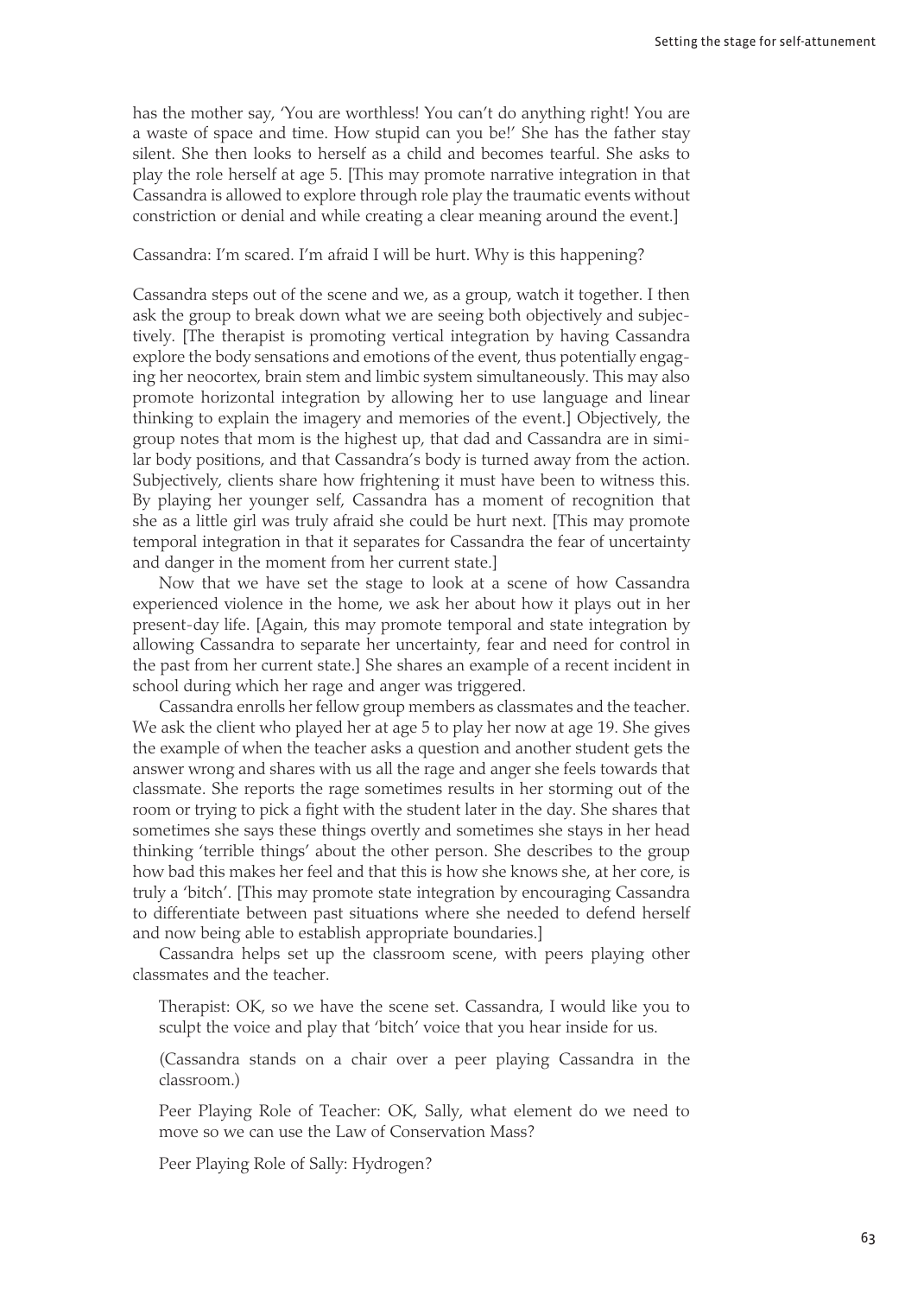Cassandra Playing Role of 'Bitch Voice': (pointing at Sally) No you idiot! Sally you are so stupid! You have to move the oxygen! Can't you get anything right?! (The 'bitch' voice then turns to Cassandra and says) How can you say something like that to Sally, she is your friend! You are an awful piece of shit. You are so worthless. See, I knew we were a horrible bitch.

We then have Cassandra choose someone to play the 'bitch' role and then Cassandra steps back to watch scenes one and two together. Cassandra becomes tearful. Again, I ask the group first to see what they notice objectively and then subjectively. [This may promote vertical/horizontal integration as described above.] The group notes that the mom and the 'bitch' voice have the same embodied position, and say many of the same lines. The group notes that the 'bitch' part not only is harsh on Sally, but also on Cassandra, the anger directed both externally and internally.

Cassandra: (Shakes her head) I'm acting just like my mother! Arghhh! This is the last thing I wanted is to act like her! (The therapist checks in with Cassandra about her ability to emotionally regulate without becoming overwhelmed and she is able to take some deep breaths to regulate emotions.)

Therapist: OK, so let's now have you play the 'bitch' role and I want you to do a monologue from that part. Group, after she does her monologue, anyone, from a place of curiosity or compassion, can ask her an open-ended question.

Cassandra: I'm the bitch part, and I guess I learned to say things that I saw my mom say to me or others. I hate my mom, I hate Sally and I hate Cassandra.

Peer: Why do you hate Sally?

Cassandra Playing Role of 'Bitch Voice': Well … I guess I don't hate her … I just hate that she is so stupid. She should have studied so she doesn't open herself up to getting the answer wrong and getting humiliated.

Peer: Why do you hate Cassandra?

Cassandra Playing Role of 'Bitch Voice': Well, I guess I hate that we act like this … I hate that we act like mom!

Therapist: What are you afraid will happen if you don't act like mom?

Cassandra Playing Role of 'Bitch Voice': Then anyone could hurt us … we will be pathetic like dad or Sally … (Starts to cry.)

We have Cassandra step out of the role. [The ability to see this part played by a peer may promote state integration by increasing Cassandra's compassion for her needs that were not met and the complexity of the situation.] A peer who is playing the 'bitch part' mirrors back the new information as an improvisational monologue.

Therapist: Cassandra, how do you feel towards the bitch part?

Cassandra: I hate that it acts like my mom … but … also, I guess I, now that I think about it, the role kinda helps me. Like it made me work really hard so my mom could never criticize me like she did my dad. My mom has her Ph.D. and she always uses how smart she is to make my dad feel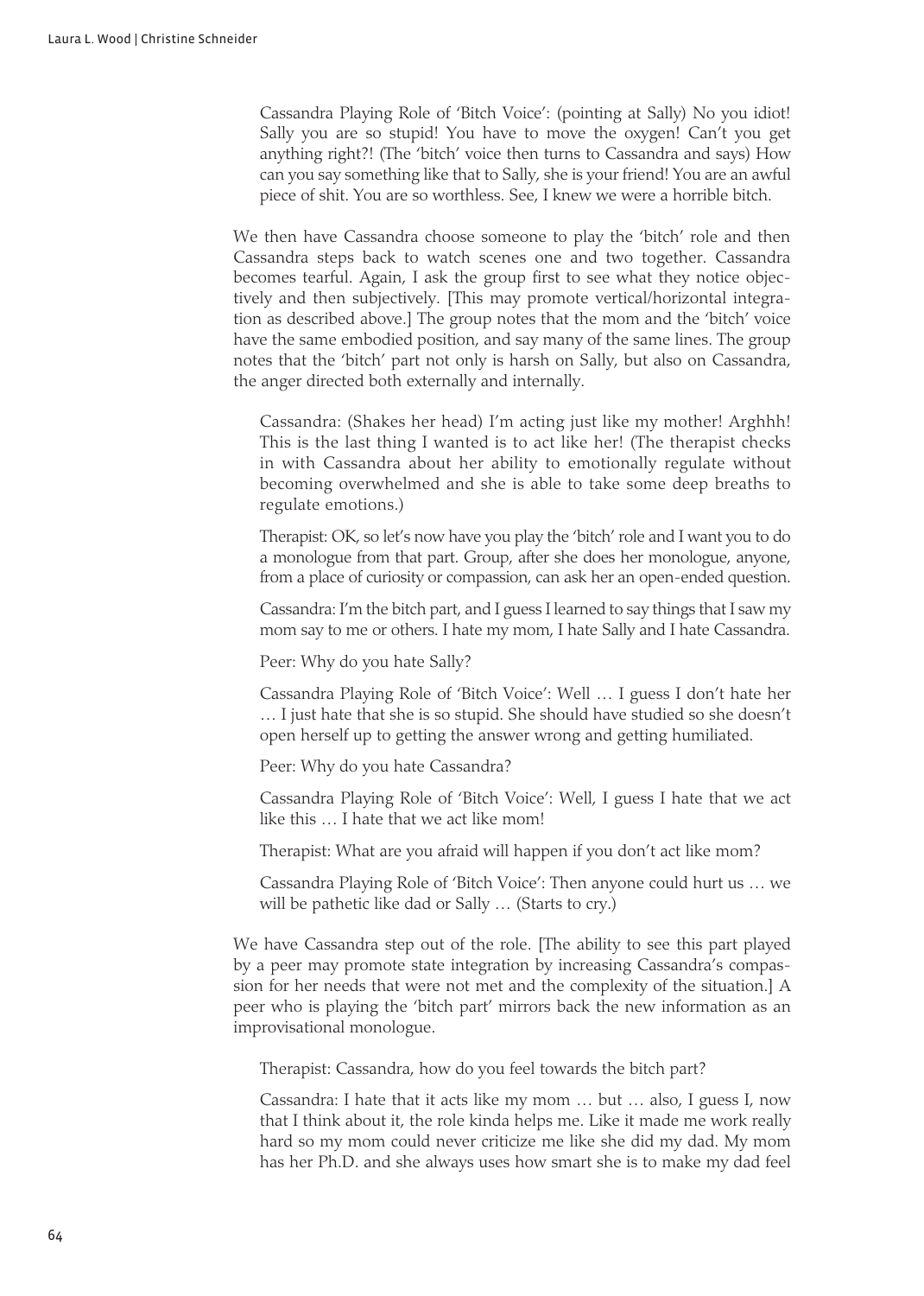like a piece of shit. And I guess when I see Sally, I just don't want to act like her cause she leaves herself open to be wrong … or hurt … except that doesn't make sense because no one is going to physically hurt her in the class … but probably everyone is thinking about it? [This may evidence interpersonal integration in that Cassandra is able to attune to herself while remaining connected and empathetic to the position of others.]

Therapist: Let's just check that out with the group.

This opens up an opportunity for the group to look at how we often project onto others, the experience we are having internally [again, promoting interpersonal integration]. Other peers speak to their own 'bitch" part as well.

Therapist: So, finally, let's look at how your eating disorder plays into this. Cassandra, can you show us where your eating disorder is in relationship to these two sculpts and speak from it.

(Cassandra places the ED on a chair over her mother from the first sculpt.)

Cassandra: (yelling loudly) I'll binge and purge my brains out! Fuck you! Fuck you! Why can't you see what you are doing to her! (Points to little girl) and you are so pathetic dad! Get Up – do something, stop just sitting there and doing nothing – you are pathetic! And mom, what are you going to do now?! Nothing you can't do ANYTHING! Because I'm killing myself with my eating disorder and you can't do anything about it!!

(Cassandra looks at therapist with wide eyes. Therapist moves closer to her.)

Therapist: What is coming up for you after playing your eating disorder?

Cassandra: Even though I was just yelling I feel sad (becomes tearful). [Cassandra may be experiencing both vertical integration (connection to limbic system and neocortex) as well as horizontal integration (a more coherent sense of past events and the emotions around the event).]

Therapist: What about it makes you sad?

Cassandra: Because I can never say any of that. Ever.

Therapist: Right, and it seems like because you can't, your eating disorder does its best to try to communicate that?

Cassandra: Yah, right … It's like my eating disorder tries to say what I can't, because it would be too risky to say all of that. [Cassandra's ability to better understand how her past adaptation of not being able to directly communicate her needs can be changed may indicate state integration.]

We replay the three different scenes back to her. Cassandra shares that she better understands now the idea that her fear of her own anger is connected to her wish to not be like her mother; and her belief that it is unsafe to express anger is connected to her fear that she might feel like the little girl in the hallway again. Cassandra is able to see that her fears promote eating disordered behaviours as a 'safe' way to express the anger. Further, Cassandra notices her ED is a way to punish her mother in the same way she felt punished. She is able to recognize that by staying stuck in this schema she may also behave passively like her father. The group ended with people sharing how they relate, allowing them to further practice the skills of attuning to their self and others. They then created a group assignment in which all group members wrote a monologue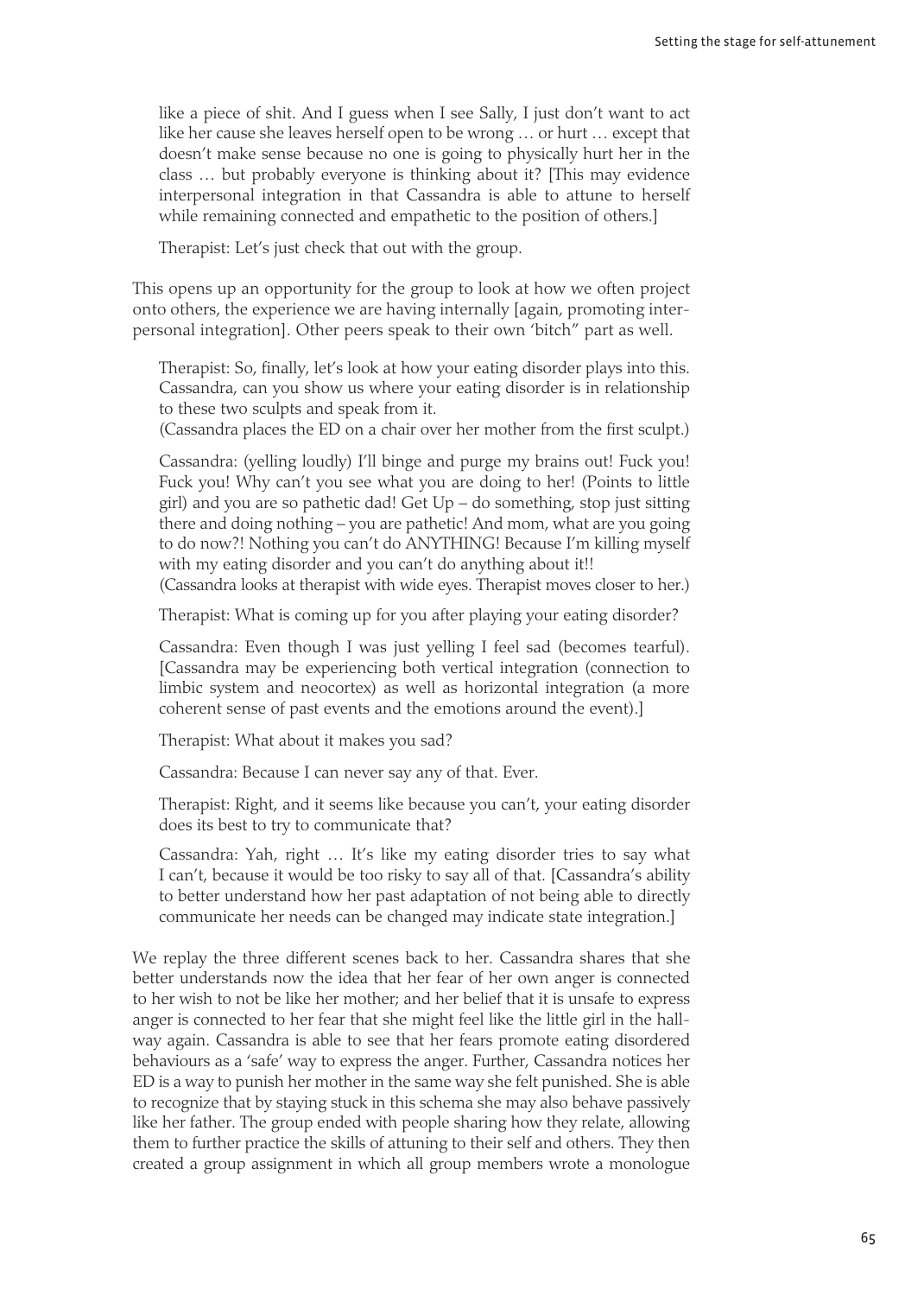from their own 'bitch' part, exploring the relationship to their ED. These were shared in the group dynamics drama therapy session three days later.

#### **Discussion**

The impact of drama therapy techniques aimed at neural integration showed a possible increase in Cassandra's emotional window of tolerance as well as an increased ability to have modulated behavioural and emotional responses. It would seem, as explained in the case study, that specific psychodramatic and drama therapy techniques such as sculpting, aesthetic distance, role, improvisation, ritual and breaking sculpts down into objective and subjective interpretations may have helped to facilitate a number of the stages of neural integration. After her work in drama therapy, Cassandra reported having increased awareness and context for her emotional experience. She reported recognizing with new clarity the effects of previous events and relationships on her current environment and ways she re-enacted previous events out in the present day. She processed her increased ability to recall specific events from these past events with congruent emotional responses. She was able to journal and communicate to others the effects of this event on her sense of self and her relationship with her parents. Through an interpersonal neurobiology lens, in accessing each different area of her brain and nervous system, the flow of energy from each part of the brain may have formed a more integrated and flexible response to the event (Siegel 2010a; 2012) leading to a more integrated, cohesive understanding of the emotions, cognitions and adaptive strategies developed from this event.

Cassandra worked in the subsequent weeks to incorporate this insight into behavioural changes, utilizing anger management techniques, self-soothing, identifying when she was in a protective role (the bitch role) and trauma resolution. She was also able to create a relapse prevention plan that addressed her binging behaviours with a new amount of response flexibility in utilizing alternative coping strategies. One month later, Cassandra's mother came in for family work during family week at the treatment centre. In both family drama therapy group, (which includes all clients and families) and individual sessions, Cassandra successfully communicated to her mother her emotional and sensory experience of the domestic violence and voice for herself the anger and sadness that she had been trying to express through her ED. After Cassandra's mom witnessed her daughter's ability to process the emotions of previous events, she began to acknowledge the impact of those events on her own emotional regulation and sense of self and agreed to participate in both individual and family therapy.

#### **Conclusion**

By attending to the domains of neural integration, drama therapy appears to have facilitated Cassandra's integration of past traumatic events and helped her to process the emotions in an intrapersonal and interpersonal manner while encouraging her to remain attuned to emotions that she previously experienced as overwhelming. This allowed Cassandra to make a significant shift toward opening the channels of communication with her family around painful family dynamics rather than defaulting to her usual impulsive and chaotic responses. While this is a single case study, Cassandra's emotionally regulated and behaviourally modulated response in her own life and in her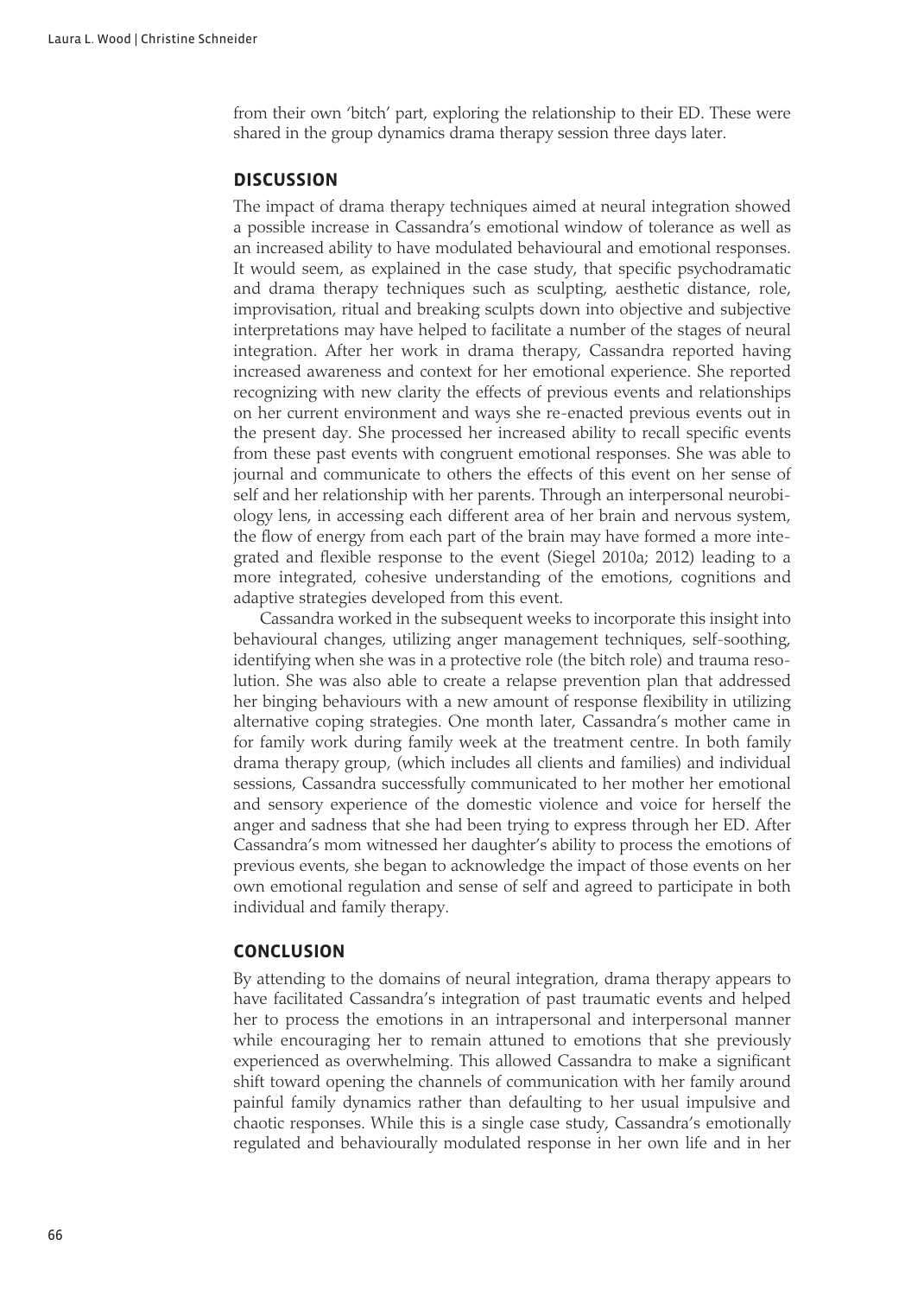relationship with her mother warrants further exploration into ways that the use of role-based techniques may facilitate the process of neural integration.

Further study in this area should focus on the relationship between drama therapy, trauma, CBT and neural integration. Qualitative accounts from the client's perspective combined with quantitative assessments of the impact of embodiment and role techniques within this population are necessary. Such studies would enable drama therapists to create a taxonomy of drama therapy concepts and techniques that could be used to increase neural integration in each of the eight domains. Given the possible causes of eating disorders and the limited number of studies pertaining to best practices of treatment, identifying alternative treatment methods that address and involve the body, such as drama therapy, will certainly be of benefit.

#### **References**

- APA (American Psychiatric Association) (2013), *Diagnostic and Statistical Manual of Mental Disorders*: *DSM-5*, 5th edn, Washington, DC: American Psychiatric Association.
- Cassin, S. and Von Ranson, K. M. (2005), 'Personality and eating disorders: A decade in review', *Clinical Psychology Review*, 25, pp. 895–916.
- C[hasen, L. \(2011\),](http://www.jkp.com/catalogue/book/9781849058407) *[Social Skills, Emotional Growth and Drama](http://www.jkp.com/catalogue/book/9781849058407) Therapy: Inspiring Connection on the Autism Spectrum*, London: Jessica Kingsley Publishers.
- Claes, L., Vandereycken, W. and Vertommen, H. (2002), 'Impulsive and compulsive traits in eating disordered patients compared with controls', *[Personality and Individual Differences](http://www.ingentaconnect.com/content/external-references?article=0191-8869()32L.707[aid=10425401])*, 32, pp. 707–14.
- Connan, F., Campbell, I., Katzman, M., Lightman, S. and Treasure, J. (2003), 'A neurodevelopmental model for anorexia nervosa', *[Physiology &](http://www.ingentaconnect.com/content/external-references?article=0031-9384()79L.13[aid=10425400]) Behavior*, [79, p](http://www.ingentaconnect.com/content/external-references?article=0031-9384()79L.13[aid=10425400])p. 13–24.
- Crittenden, P. (1995), 'Attachment and risk for psychopathology: The early years', *Journal of Developmental Behavioral Pediatrics*, 16, pp. S12–16.
- Demasio, A. R., Grabowski, T. J., Bechara, A., Damasio, H., Ponto, L. L., Parvizi, J. and Hichwa, R. D. (2000), 'Subcortical and cortical brain activity during the feeling of self-generated emotions', *[Nature Neuroscience](http://www.ingentaconnect.com/content/external-references?article=1097-6256()3:10L.1049[aid=8210497])*, 3: 10, pp. 1049–56.
- [Fereydoo](http://spectrum.library.concordia.ca/view/creators/Fereydoonzad=3ASaman=3A=3A.html)nzad, S. (2009), *Drama therapy and CBT: an integrative approach in treating anorexia nervosa.* Other thesis, Concordia University.
- Fairburn, C. G. and Harrison P. J. (2003), 'Eating [disorder',](http://www.ingentaconnect.com/content/external-references?article=0140-6736()361L.407[aid=6908065]) *The Lancet*, 361, [pp](http://www.ingentaconnect.com/content/external-references?article=0140-6736()361L.407[aid=6908065]). 407–16.
- Fairburn, C. G. (2005), 'Evidence-based treatment of anorexia nervosa', *International Journal of Eating Disorders*, 37 (Suppl.), S26–30.
- Frydman, J. S. and McLellan, L. (2014), 'Complex trauma and executive functioning: Envisioning a cognitive-based, trauma-informed approach to drama therapy', in N. Sajnani and D. R. Johnson (eds), *Trauma Informed Drama Therapy: Transforming Clinics, Classrooms, and Communities*, Springfield, IL: C.C. Thomas, pp. 152–78.
- Godart, N., Atger, F., Perdereau, F., Agman, G., Rein, Z., Corcos, M. and Jeammet, P. (2004), 'Treatment of adolescent patients with eating disorders: description of a psychodynamic approach in clinical practice', *Eating and Weight Disorders Studies on Anxorexia, Bulimia and Obesity*, 9, pp. 224–227.
- Gupta, S., Zachary Rosenthal, M., Mancini, A. D., Cheavens, J. S. and Lynch, T. R. (2008), 'Emotion regulation skills mediate the effects of shame on eating disorder symptoms in women', *[Eating Disorders](http://www.ingentaconnect.com/content/external-references?article=1064-0266()16:5L.405[aid=10425399])*, 16: 5, pp. 405–17.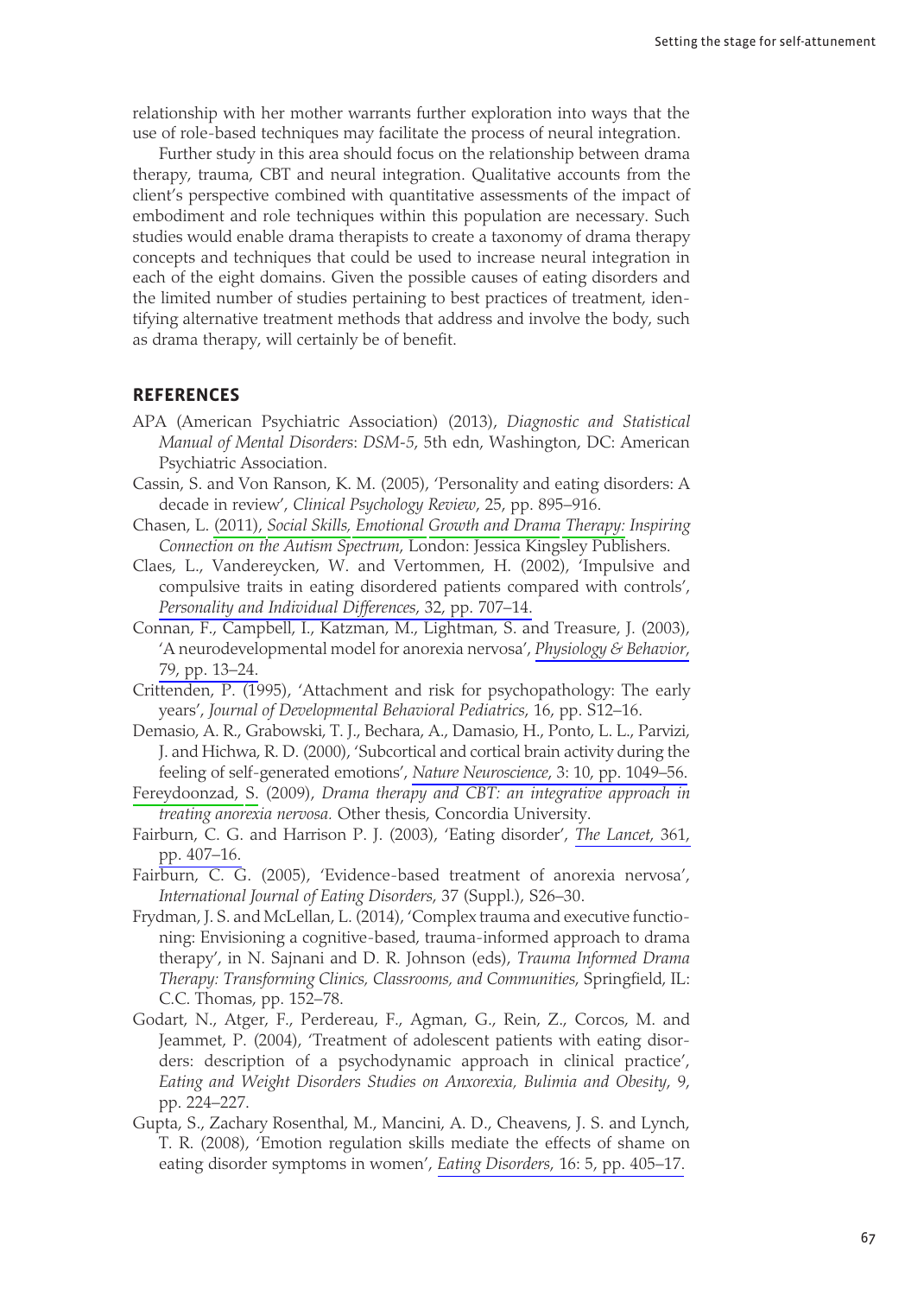- Izydorczyk, B. (2011), 'Applications of psychodrama and object relations psychotherapy-an integrated approach to the treatment of bulimia nervosa based on selected elements of the theory and authors own experience' in Hay, P. (ed.) *New insights into the prevention and treatment of bulimia nervosa* InTech: Rijeka, Croatia.
- Shafran, R., Cooper, Z. and Fairburn, C. G. (2002), 'Clinical perfectionism: A cognitive-behavioural analysis', *[Behaviour Research and The](http://www.ingentaconnect.com/content/external-references?article=0005-7967()40L.773[aid=6696992])rapy*, 40, [pp](http://www.ingentaconnect.com/content/external-references?article=0005-7967()40L.773[aid=6696992]). 773–91.
- Jacobse, A. (1994), 'The use of dramatherapy in the treatment of eating disorders: A developing Dutch method', in D. Dokter (ed.), *Arts Therapies and Clients with Eating Disorders: Fragile Board*, London: Jessica Kingsley Publishers, pp. 105–21.
- Jennings, S. (1994), 'A dramatherapy case history completing an incomplete rite of passage' in D. Dokter (ed.), *Arts Therapies and Clients with Eating Disorders: Fragile Board*, London: Jessica Kingsley Publishers, pp. 90–104.
- Johnson, D. R. (2009), 'Commentary: Examining underlying paradigms in the creative arts therapies of trauma', *The Arts in Psychotherapy*, 36, pp. 114–20.
- Landy, R. (1996), *Essays in Drama Therapy: The Double Life*, London: Jessica Kingsley Publishers.
- Landy, R. J. (1994), *Drama Therapy: Concepts, Theories and Practices*, Springfield, IL: C.C. Thomas.
- —— (1993), *Persona and Performance: The Meaning of Role in Drama Therapy and Everyday Life*, New York: Guilford Press.
- —— (2008), *The Couch and the Stage: Integrating Words and Actions in Psychotherapy*, Lanham, MD: Rowman & Littlefield Publishing Group, Inc.
- —— (2009), 'Role theory and the role method of drama therapy', in D. R. Johnson and R. Emunah (eds), *Current Approaches in Drama Therapy*  Springfield, IL: C.C. Thomas Publishers, pp. 65–88.
- Levens, M. (1994), 'Psychodrama with eating disordered patients: The use of concrete metaphors for the body', in D. Dokter (ed.), *Arts Therapies and Clients with Eating Disorders: Fragile Board*, London: Jessica Kingsley Publishers, pp. 105–21.
- McKenna P. and Haste E. (1999), 'Clinical effectiveness of dramatherapy in the recovery from neuro-trauma', *[Disability and Rehabilitatio](http://www.ingentaconnect.com/content/external-references?article=0963-8288()21:4L.162[aid=9622261])n*, 21: 4, [pp](http://www.ingentaconnect.com/content/external-references?article=0963-8288()21:4L.162[aid=9622261]). 162–17.
- Park, R. J., Dunn, B. and Barnard, P. J. (2011), 'Schematic models and modes of mind in Anorexia Nervosa I: A novel process account', *International Journal of Cognitive Therapy*, 4, pp. 415–37*.*
- Pellicciari, A., Rossi, F., Iero, L., Di Pietro, E., Verrotti, A. and Franzoni, E. (2013), 'Drama therapy and eating disorders: A historical perspective and an overview of a Bolognese project for adolescents', *Journal of Alternative & Complementary Medicine*, 19: 7, pp. 607–12.
- Polivy J. and Herman, C. P. (2002), 'Causes of an eating [disorder](http://www.ingentaconnect.com/content/external-references?article=0066-4308()53L.187[aid=6412242])', *Annual [Review Psychology](http://www.ingentaconnect.com/content/external-references?article=0066-4308()53L.187[aid=6412242])*, 53, pp. 187–213.
- Rothman-Sickler, J. (1999), 'Drama Therapy: A powerful adjunct in the treatment of eating disorders', in R. Lenberg (ed.), *Eating Disorders: A Reference Source Book*, 2nd edn, Phoenix, AZ: The Oryx Press.
- Rubin, S. (2008), 'Women, food, and feeling: Drama therapy with women who have eating Disorders,' In S. L. Brook (ed.), *The Creative Therapies and Eating Disorders*, Springfield, IL: C.C. Thomas.

◈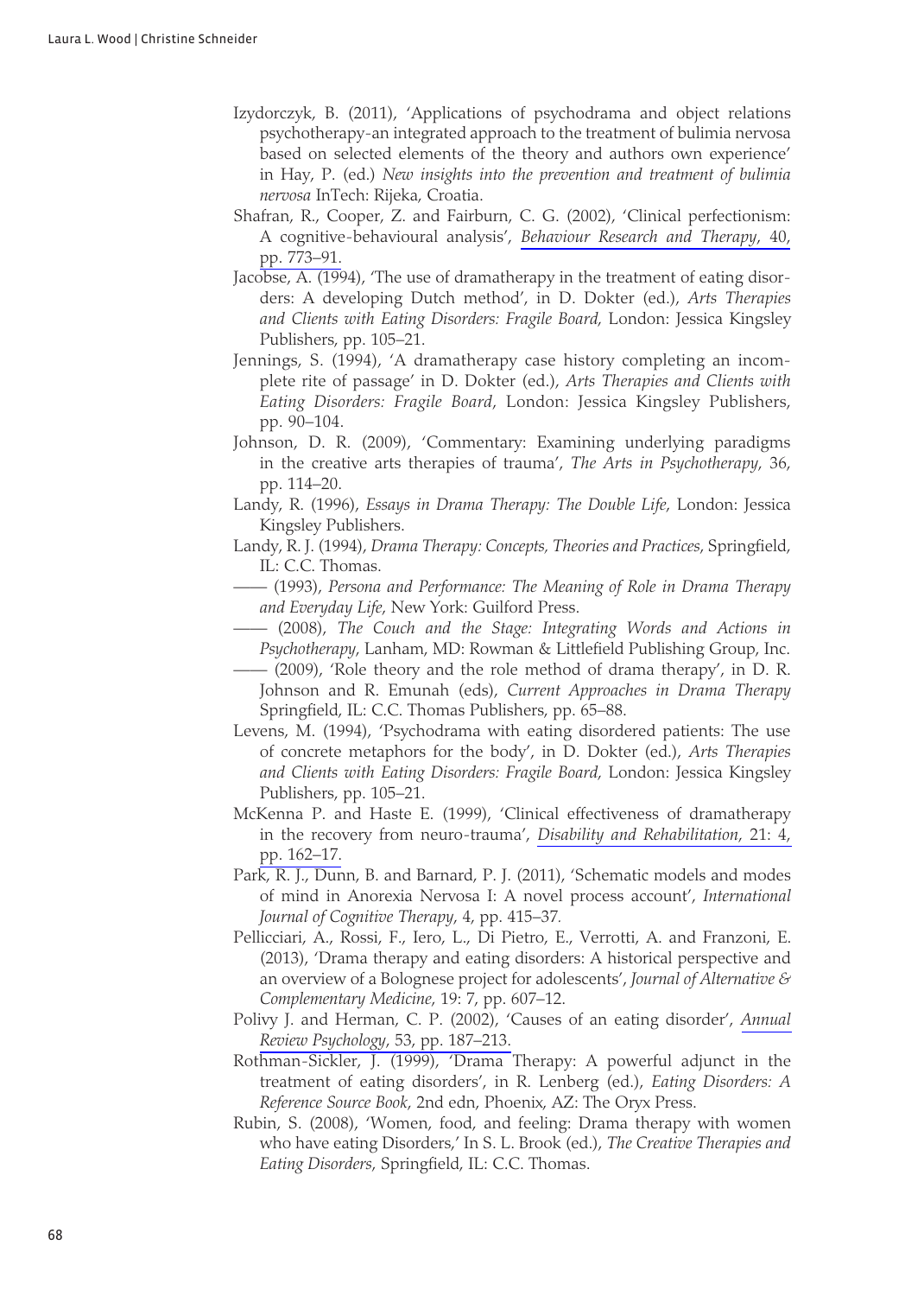- Schore, A. (1994), *Affect Regulation and the Origin of the Self: The Neurobiology of Emotional Development*, Hillsdale, NJ. Psychology Press.
- Siegel, D. (2009a), 'Mindful awareness, mindsight, and neural integration', *The Humanistic Psychologist*, 37, pp. 137–58.
- Siegel, D. (2010a), *Mindsight: The New Science of Personal Transformation*, New York: Random House LLC.
- Siegel, D. (2010b), *The Mindful Therapist: A Clinician's Guide to Mindsight and Neural Integration*, New York, W.W. Norton & Company.
- Siegel, D. (2012), *The Whole-Brain Child: 12 Revolutionary Strategies to Nurture Your Child's Developing Mind*, New York, Random House, Inc*.*
- Siegel, D. (2013), 'Therapeutic presence: Mindful awareness and the person of the therapist', in D. Siegel and M. Solomon (eds), *Healing Moments in Psychotherapy*, New York: W.W. Norton & Company, pp. 243–69.
- Siegel, D. (2009b), 'Toward an interpersonal neurobiology of the developing mind: Attachment relationships "mindsight" and neural intergration', *Infant Mental Health Journal*, 22: 1–2, pp. 67–91.
- Southgate, L., Tchaturia, K. and Treasure, J. (2005), 'Building a model of the aetiology of eating disorders by translating experimental neuroscience into clinical practice', *Journal of Mental Health*, 14: 6, pp. 553–56.
- Tchanturia, K., Davies, H., Roberts, M., Harrison, A., Nakazato, M., Schmidt, U., Treasure J. and Morris, R. (2012), 'Poor cognitive flexibility in eating disorders: Examining the evidence using the Wisconsin Card Sorting Task, *PLoS ONE*, 7: 1, e28331.
- Tyrka, A. R., Waldon, I., Graber, J. A. and Brooks-Gunn, J. (2002), 'Prospective predictors of the onset of anorexic and bulimic syndromes', *International Journal of Eating Disorders*, 32, pp. 282–90.
- Van der Kolk, B. A. (2006), 'Clinical implications of neuroscience research in PTSD', *[Annals of the New York Academy of Sciences](http://www.ingentaconnect.com/content/external-references?article=0077-8923()1071:1L.277[aid=10425407])*, 1071: 1, [pp](http://www.ingentaconnect.com/content/external-references?article=0077-8923()1071:1L.277[aid=10425407]). 277–93.
- Ward, A., Ramsay, R. and Treasure, J. (2000), 'Attachment research in eating disorders', *[British Journal of Medical Psychology](http://www.ingentaconnect.com/content/external-references?article=0007-1129()73L.35[aid=1789620])*, 73, pp. 35–51.
- Wilson, G. T., Grilo, C. M. and Vitousek, K. M. (2007), 'Psychological treatment of eating disorders', *American Psychologist*, 62: 3, pp. 199–216.
- Wilson, G. T., Wilfley, D. E., Agras, S. W. and Bryson, S. W. (2010), 'Psychological treatments of binge eating disorder', *Arch Gen Psychiatry*, 67: 1, pp. 94–101.
- Young, M. (1994), 'Dramatherapy in short term groupwork with women with bulimia', in D. Dokter (ed.), *Arts Therapies and Clients with Eating Disorders: Fragile Board*, London: Jessica Kingsley Publishers, pp. 105–21.

#### **Suggested citation**

Wood, L. L. and Schneider, C. (2015), 'Setting the stage for self-attunement: Drama therapy as a guide for neural integration in the treatment of eating disorders', *Drama Therapy Review* 1: 1, pp. 55–70, doi: 10.1386/ dtr.1.1.55\_1

#### **Contributor details**

Laura L. Wood graduated with her Master of Arts in Drama Therapy from New York University and is currently a doctoral candidate in Counseling and Supervision at the University of Missouri–St Louis. She is the Central Region Representative on the board for the North American Drama Therapy